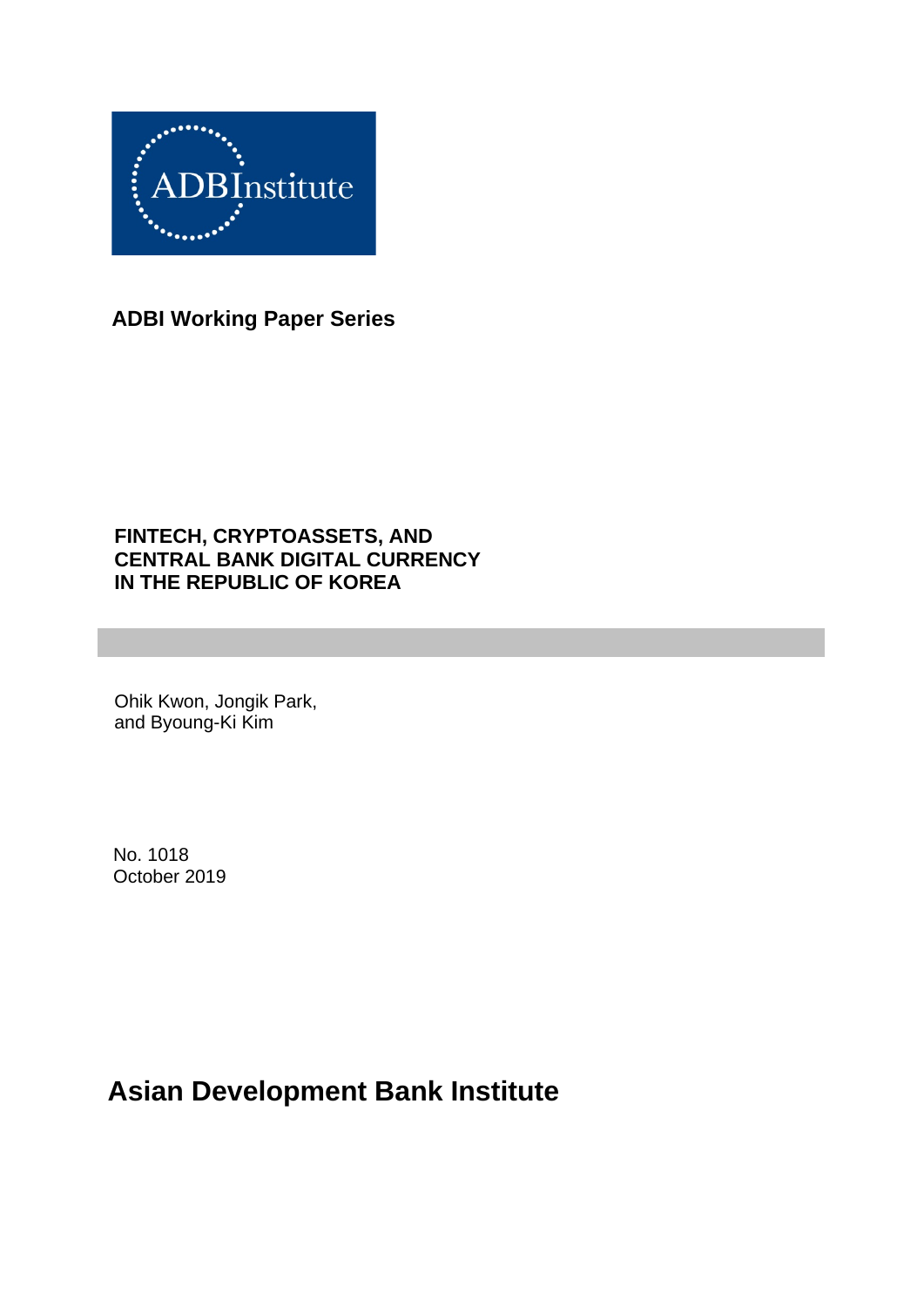Ohik Kwon and Jongik Park are economists, and Byoung-Ki Kim is a principal economist, at the Bank of Korea.

The views expressed in this paper are the views of the author and do not necessarily reflect the views or policies of ADBI, ADB, its Board of Directors, or the governments they represent. ADBI does not guarantee the accuracy of the data included in this paper and accepts no responsibility for any consequences of their use. Terminology used may not necessarily be consistent with ADB official terms.

Working papers are subject to formal revision and correction before they are finalized and considered published.

The Working Paper series is a continuation of the formerly named Discussion Paper series; the numbering of the papers continued without interruption or change. ADBI's working papers reflect initial ideas on a topic and are posted online for discussion. Some working papers may develop into other forms of publication.

#### Suggested citation:

Kwon, O., J. Park, and B.-K. Kim. 2019. Fintech, Cryptoassets, and Central Bank Digital Currency in the Republic of Korea. ADBI Working Paper 1018. Tokyo: Asian Development Bank Institute. Available: https://www.adb.org/publications/fintech-cryptoassetscentral-bank-digital-currency-korea

Please contact the authors for information about this paper.

Email: okwon@bok.or.kr, jongik@bok.or.kr, bkkim@bok.or.kr

The views expressed herein are those of authors and do not necessarily reflect the official views of the Bank of Korea. When reporting or citing this paper, the authors' names should always be explicitly stated.

This paper is based on the reports published by the Bank of Korea including Financial Stability Report June 2018, Financial Stability Report December 2018, Cryptoassets and Central Bank (in Korean), Central Bank Digital Currency (in Korean), and Payment and Settlement System Report 2018.

Asian Development Bank Institute Kasumigaseki Building, 8th Floor 3-2-5 Kasumigaseki, Chiyoda-ku Tokyo 100-6008, Japan

Tel: +81-3-3593-5500 Fax: +81-3-3593-5571 URL: www.adbi.org E-mail: info@adbi.org

© 2019 Asian Development Bank Institute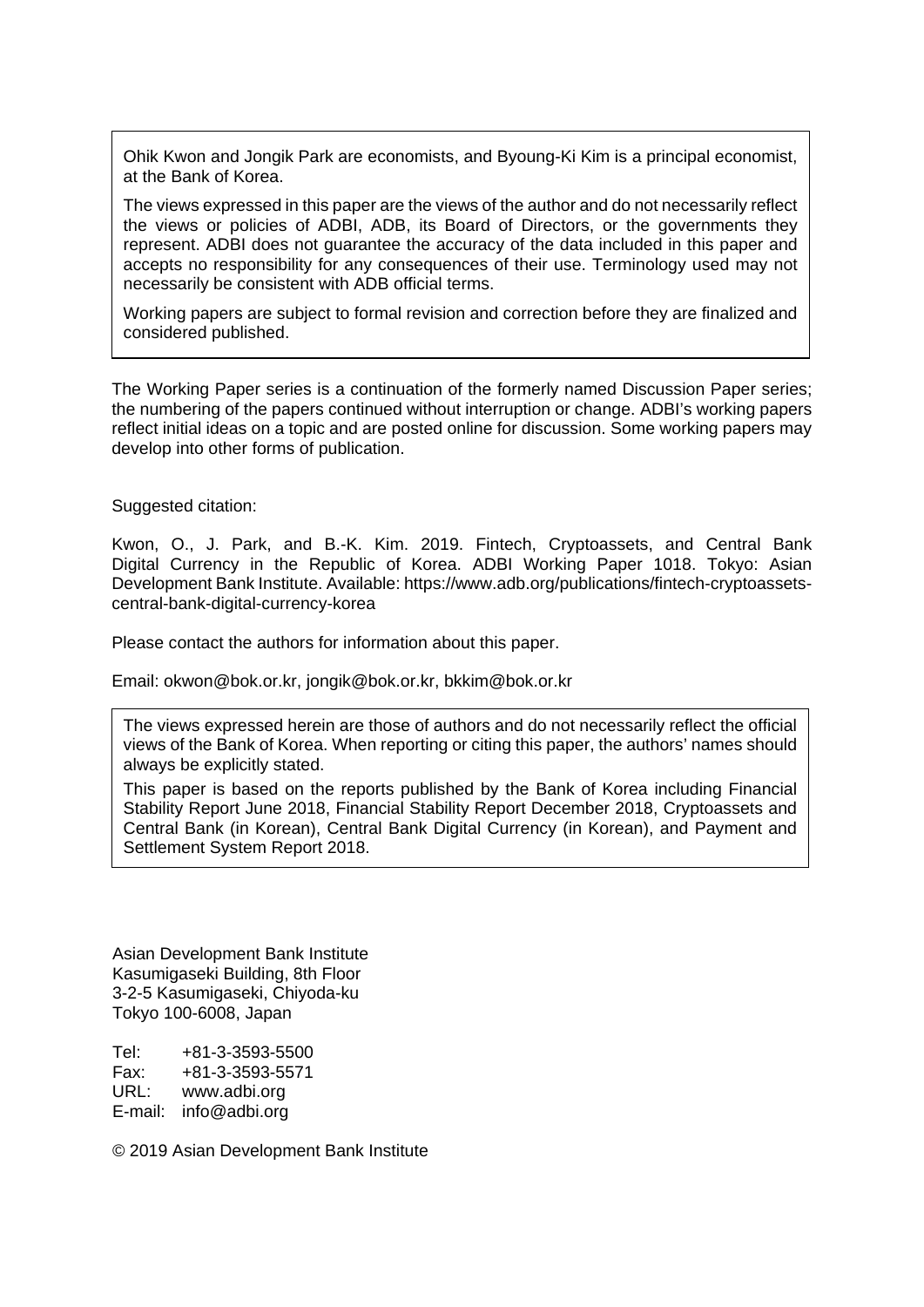#### **Abstract**

In this study, we describe the fintech and cryptoassets-related trends in the Republic of Korea and review the measures and assessments of the Government of the Republic of Korea and the Bank of Korea. We also provide discussion on central bank digital currency. Fintech in the Republic of Korea still accounts for only a small share of payment and settlement services, but it can induce changes in the financial industry. It is, however, unlikely that cryptoassets will become widely used and accepted in the near future, and the Bank of Korea is taking a cautious stance on central bank digital currency.

**Keywords:** fintech, cryptoassets, central bank digital currency

**JEL Classification:** G2, G15, O16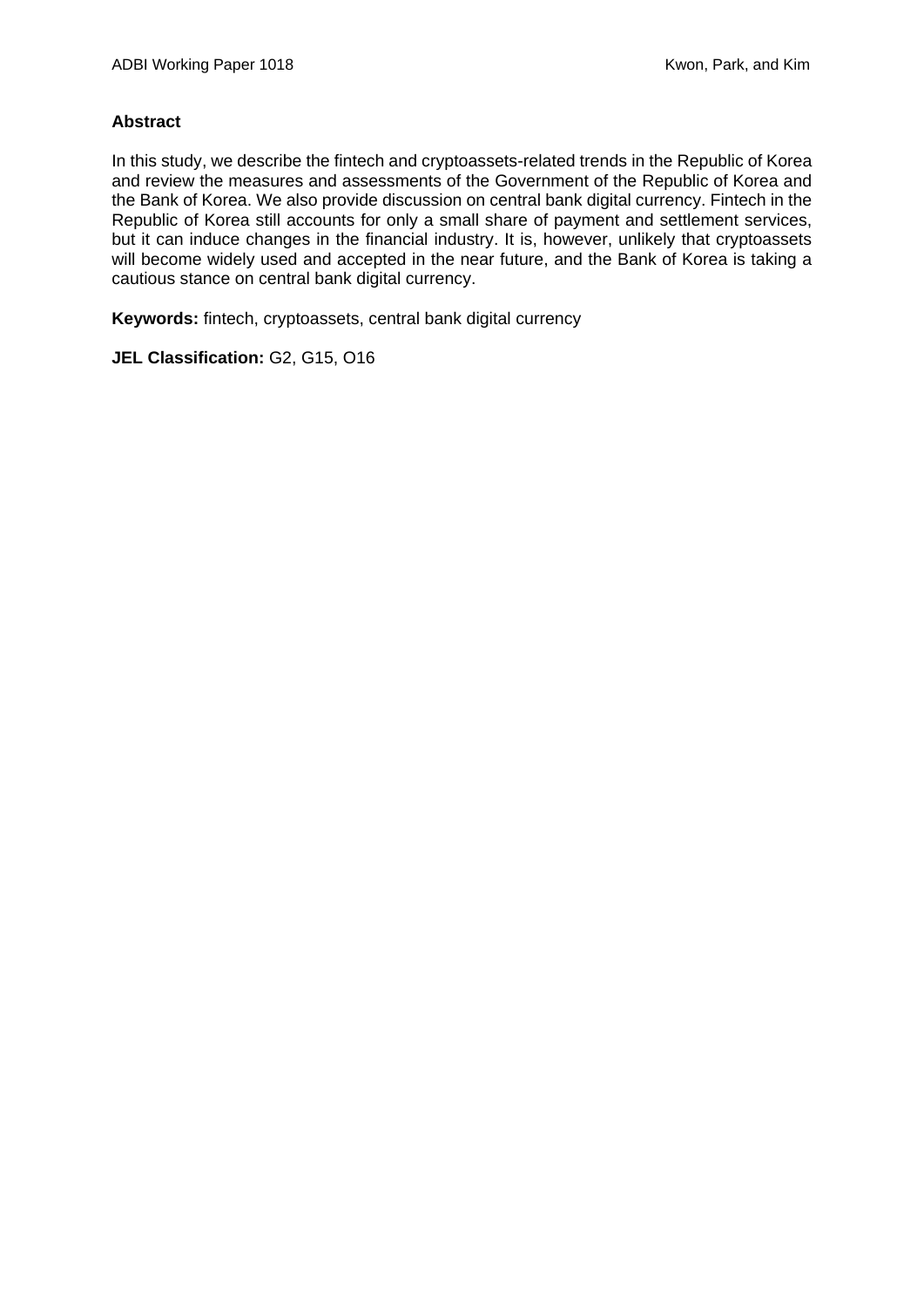## **Contents**

| 1 <sub>1</sub> |                   |                                                               |  |
|----------------|-------------------|---------------------------------------------------------------|--|
| 2.             |                   |                                                               |  |
|                | 2.1<br>2.2<br>2.3 | Utilization of Fintech in Mobile Payment and its Background 3 |  |
| 3.             |                   |                                                               |  |
|                | 3.1<br>3.2<br>3.3 |                                                               |  |
| 4.             |                   |                                                               |  |
|                | 4.1<br>4.2<br>4.3 |                                                               |  |
| 5.             |                   |                                                               |  |
|                |                   |                                                               |  |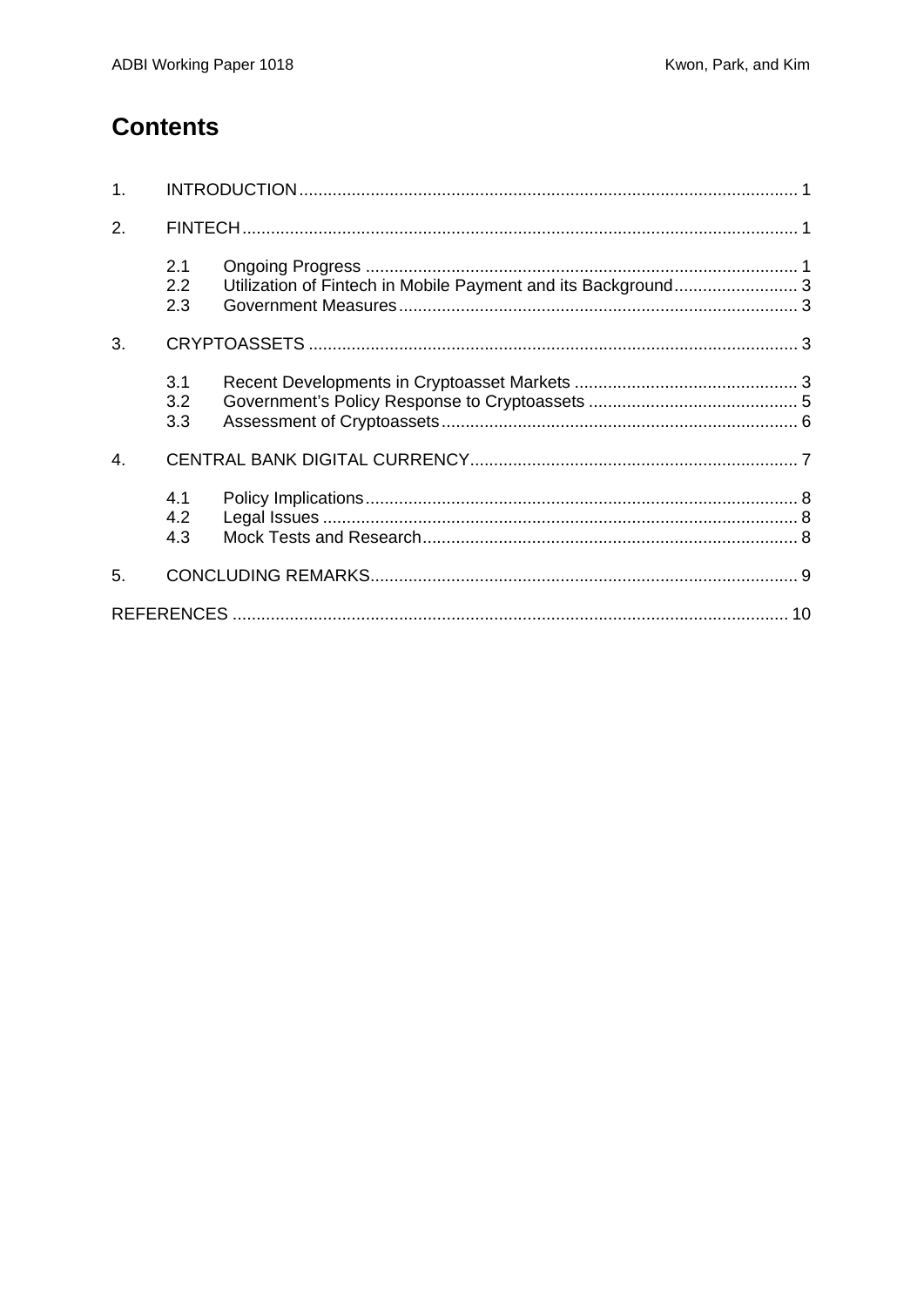# <span id="page-4-0"></span>**1. INTRODUCTION**

In recent years, financial innovation has been one of the most discussed economic issues in the Republic of Korea. In particular, fintech, cryptoassets, and central bank digital currency (CBDC) are drawing much attention from the public, as well as policy makers. Because these topics are closely related to the fundamental role of a central bank, the Bank of Korea has been watching the progress of financial innovation with great interest, and preparing for changes in the economic environment.

In this paper, we briefly introduce key features and progress around financial innovation by focusing on fintech, cryptoassets, and CBDC. We also review measures and assessments of the government, as well as the Bank of Korea, concerning these topics.

## <span id="page-4-1"></span>**2. FINTECH**

## <span id="page-4-2"></span>**2.1 Ongoing Progress**

The fintech industry in the Republic of Korea has been growing steadily since the mid-2010s. Now, fintech is gradually spreading into payment and settlement services, and further into peer-to-peer (P2P) lending, crowd funding, robo-advisors, etc. The total amount of investment in the fintech industry has increased as well, from W3 billion in 2014 to W100 billion in 2017 (see Figure 1). More than half of the investment in 2017 centered on payment and settlement services (Bank of Korea 2018b).



**Figure 1: Amount of Investment in Fintech** (W billion)

Note: Based on startups attracting investments of W3 billion or more. Source: Platum (2018).

P2P = peer-to-peer.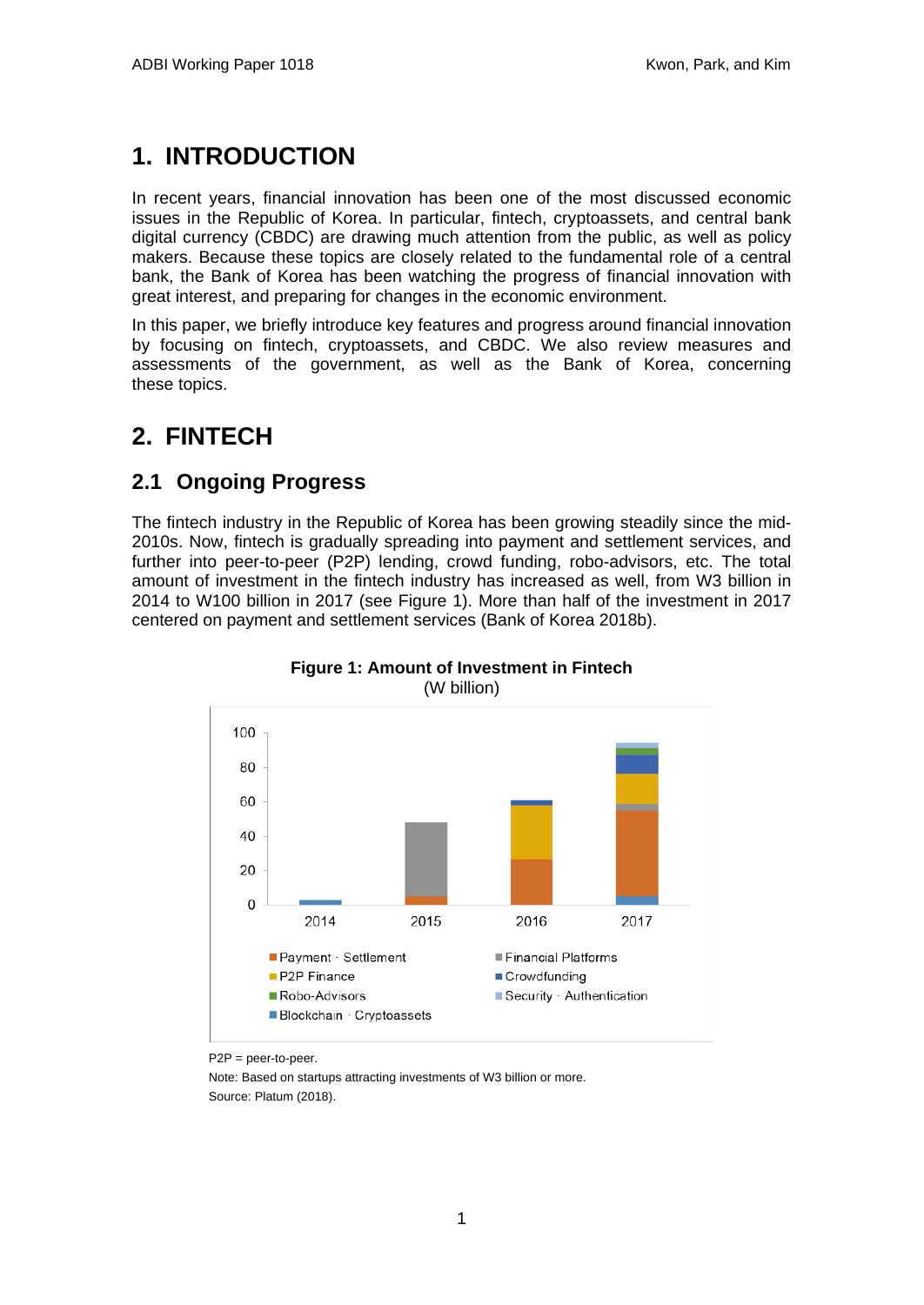In 2017, the average daily usage of easy payment services was W67.2 billion, an increase of more than 150% compared to the previous year (see Figure 2). In the case of easy transfer services, the average daily usage jumped to W35.1 billion, an increase of more than 400% from 2016 (see Figure 3). The use of P2P lending and crowd funding has also been on an upward trend (Bank of Korea 2018b).



**Figure 2: Daily Average Values and Transactions Using Easy Payment Services**

**Figure 3: Daily Average Values and Transactions Using Easy Transfer Services**



Source: Bank of Korea.

Source: Bank of Korea.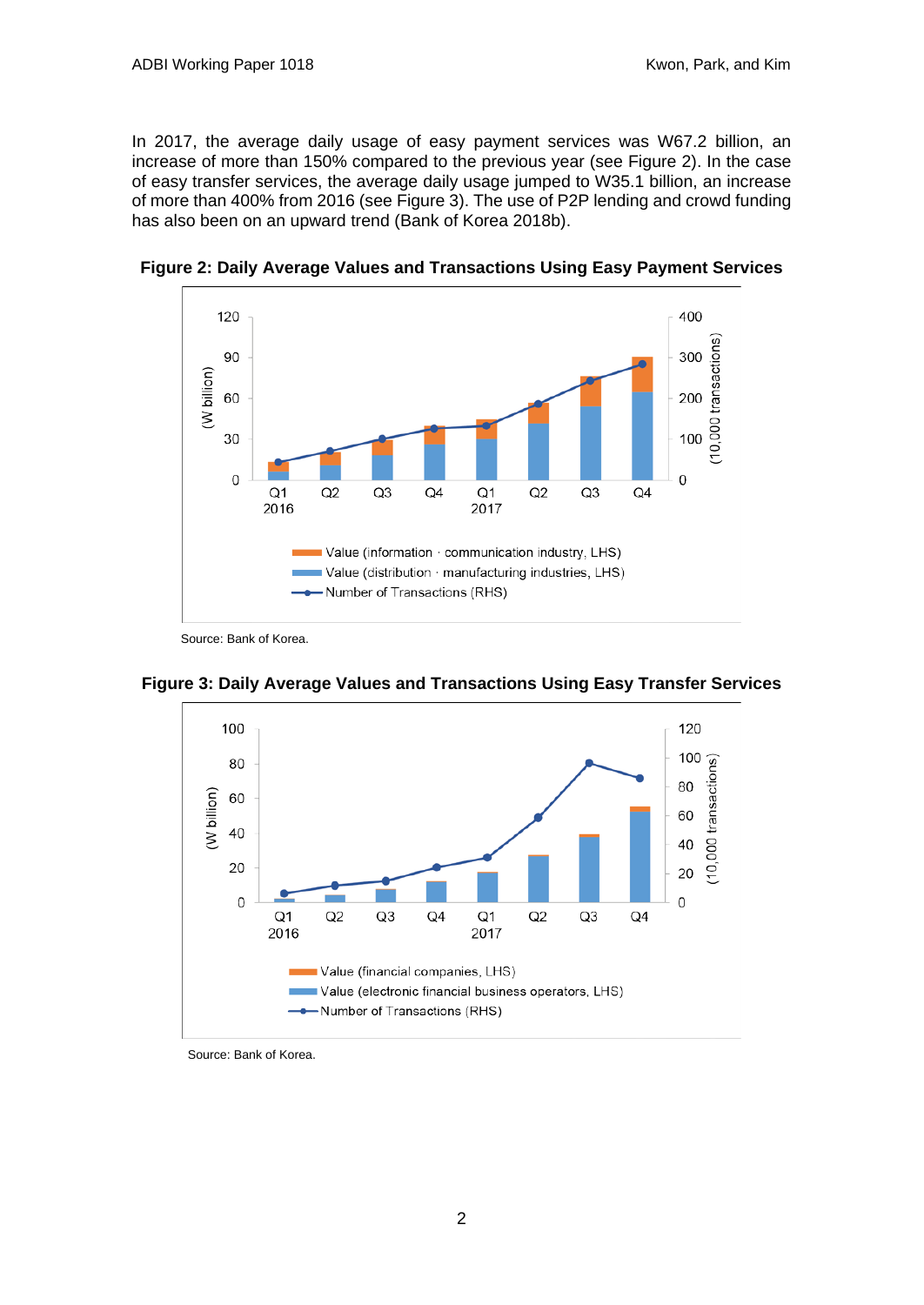## <span id="page-6-0"></span>**2.2 Utilization of Fintech in Mobile Payment and its Background**

Although its usage has markedly increased, fintech accounts for only a small share of each market and services and the utilization of fintech for payment and settlement services is not enough. Despite the recent entry of startups and multiple fintech companies into mobile point of sale (POS) payment services, in particular, credit cards<sup>[1](#page-6-4)</sup> accounted for approximately 70% of mobile POS payments in the first half of [2](#page-6-5)018.<sup>2</sup>

This is attributed to the following reasons. First, the development of the POS payment market has centered on credit cards because of the government's policies to secure tax revenues. For example, the obligation to accept credit cards, the no-surcharge rule, and tax benefits have led to credit card-focused development. Second, the financial market infrastructure has been set up mainly for banking services. The real-time payment and settlement system was set up relatively early. Besides, the bank account ownership rate is very high. Finally, the regulatory framework has not been fintech-friendly. For instance, the obligation to use accredited certificates <sup>[3](#page-6-6)</sup> was abolished in 2015. As a result, fintech firms have been entering the POS market in earnest since 2015.

### <span id="page-6-1"></span>**2.3 Government Measures**

The government has been trying to foster the fintech industry by, for example, loosening related regulations. In addition to abolishing the obligation to use accredited certificates, the government revised the Capital Market Act to embrace fintech and implemented regulatory sandboxes at the beginning of 2019. In addition, a further loosening of regulations, such as increasing the upper limits on money transfers, will be implemented soon.

## <span id="page-6-2"></span>**3. CRYPTOASSETS**

### <span id="page-6-3"></span>**3.1 Recent Developments in Cryptoasset Markets**

The cryptoasset markets in Republic of Korea have shown high volatility mainly reflecting regulatory changes at home and abroad (see Figure 4). In particular, they exhibited overheating between the first half of 2017 and early 2018. The gap between domestic and overseas cryptoasset prices, a phenomenon known as the "Kimchi Premium", indicated the degree of domestic cryptoasset market overheating. The "Kimchi Premium" for Bitcoin rose more than 40% for specific moments (see Figure 5). With the market cooling down since the beginning of 2018, however, this premium has disappeared. Since mid-November 2018, the price of Bitcoin is hovering around W4 million–W5 million, with sharply lowered trading volume.

<span id="page-6-4"></span><sup>&</sup>lt;sup>1</sup> Credit card information is stored in mobile applications.

<span id="page-6-5"></span><sup>&</sup>lt;sup>2</sup> Although fintech firms provide remittance services that are more convenient for users, mobile money transfers processed by commercial banks account for 98% of the market over the same period.

<span id="page-6-6"></span><sup>&</sup>lt;sup>3</sup> The accredited certificate is a kind of digital signature, which is required to use internet banking services and e-commerce.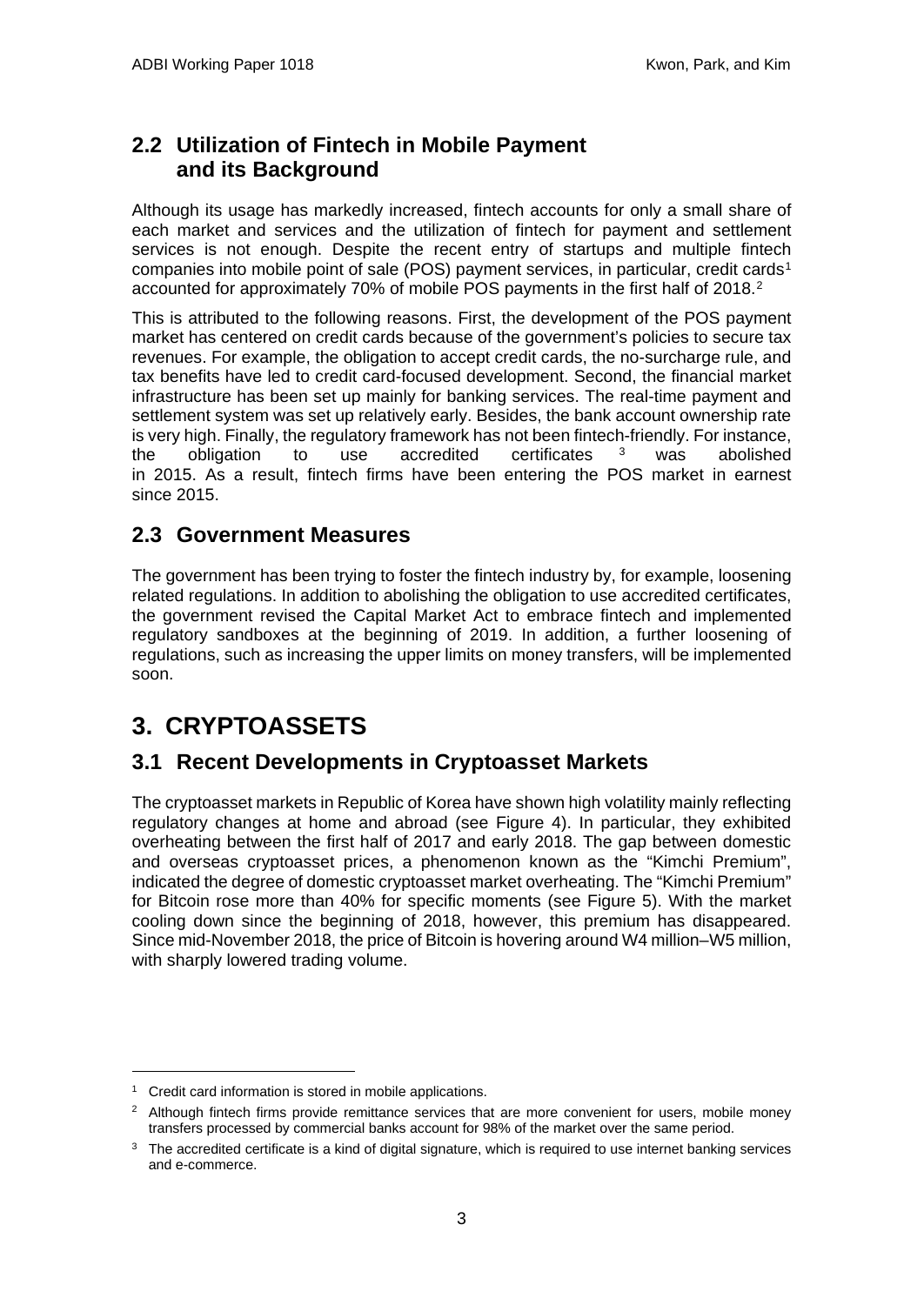

**Figure 4: Bitcoin Price and Trading Value**

Source: Bithumb.com, Cryptocompare.com.



**Figure 5: Kimchi Premium**

Source: Coinmarketcap.com, Bithumb.com.

With the price of Bitcoin cooling, the won's share in its trade with hard currencies has notably dropped (see Figure 6). The won's share temporarily surged in Bitcoin trading in the second half of 2018 due to promotions at some cryptoasset exchanges, but soon dropped again and has remained at around 0.5% from January to April 2019, a low level considering the scale of the economy.[4](#page-7-0)

<span id="page-7-0"></span><sup>4</sup> As of 2017, the Republic of Korea economy accounted for around 2% of the global nominal gross domestic product.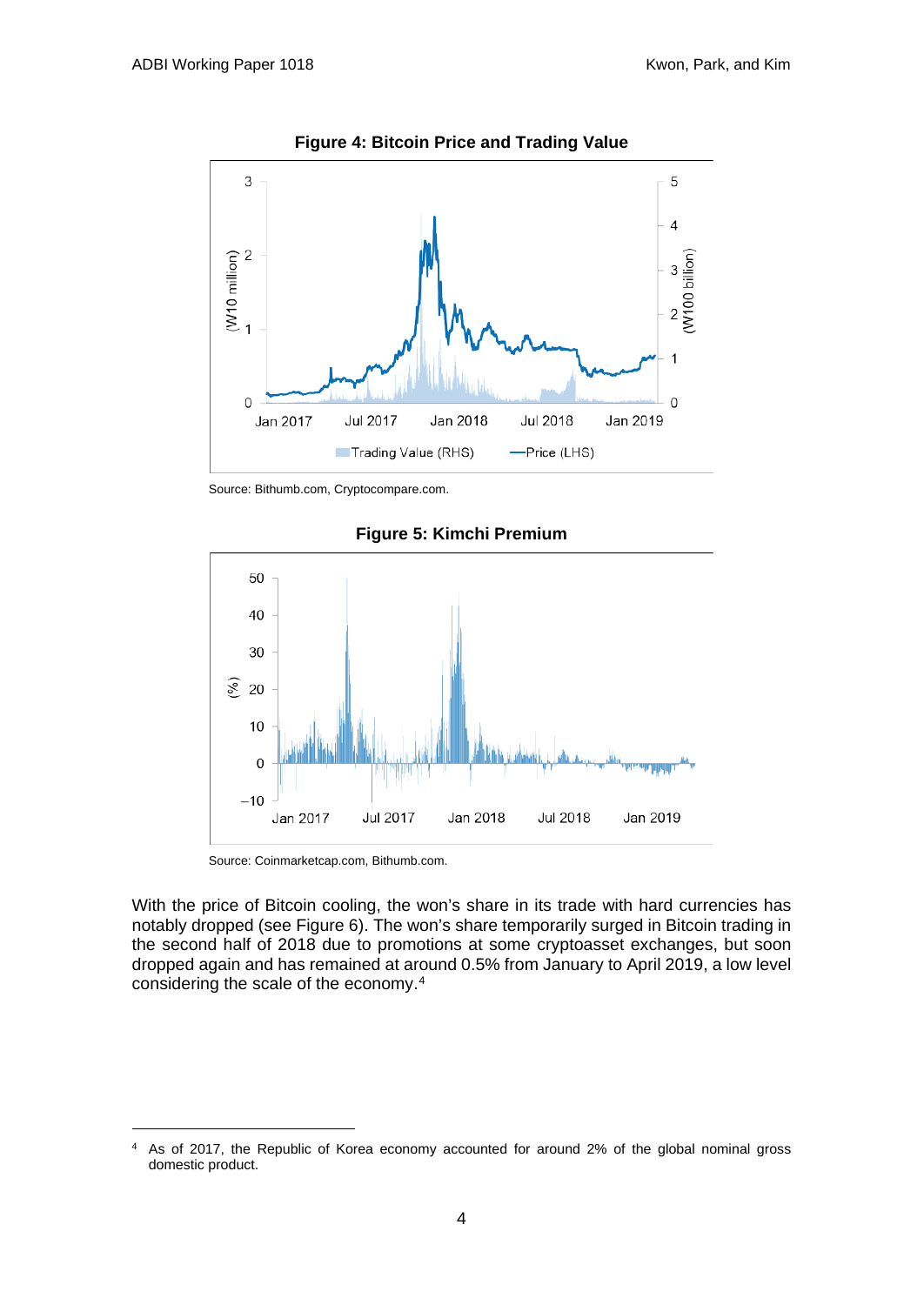

**Figure 6: Share of Won-Denominated Bitcoin Settlements**

Source: Coinmarketcap.com, Cryptocompare.com.

## <span id="page-8-0"></span>**3.2 Government's Policy Response to Cryptoassets**

The government has responded to the overheated market for cryptoassets, emphasizing consumer protection and prevention of illegal transactions. This includes banning initial coin offerings (ICOs) (September 2017), implementing a real-name cryptoasset transaction system (January 2018), and establishing anti-money laundering guidelines (January 2018).

### **3.2.1 Prohibiting ICOs**

In September 2017, the government announced the ban on ICOs, citing their side effects: the overheating of markets due to heightened speculative demand, a growing risk of fraud, and consumer victimization. After the ICO prohibition, some local businesses moved their headquarters overseas, for example to Switzerland or Singapore, where ICOs were allowed. A government survey<sup>[5](#page-8-1)</sup> in the second half of 2018 to see how those ICOs were conducted overseas concluded that the risk of investing in one remained high. As a result, the government announced in January 2019 that it would maintain its ban, and it provided several reasons for standing its ground: overseas ICOs did not offer the information people needed to make clear investment decisions, nor details about how or where the raised funds were going to be used, and none of the businesses provided any practical service.

While the government has maintained a cautious stance toward ICOs, it plans to fully support the advancement of blockchain technology and relevant industries.

<span id="page-8-1"></span><sup>5</sup> Between September and November 2018, the government carried out a survey of 22 businesses that had conducted their ICOs overseas and examined their white books and PR materials.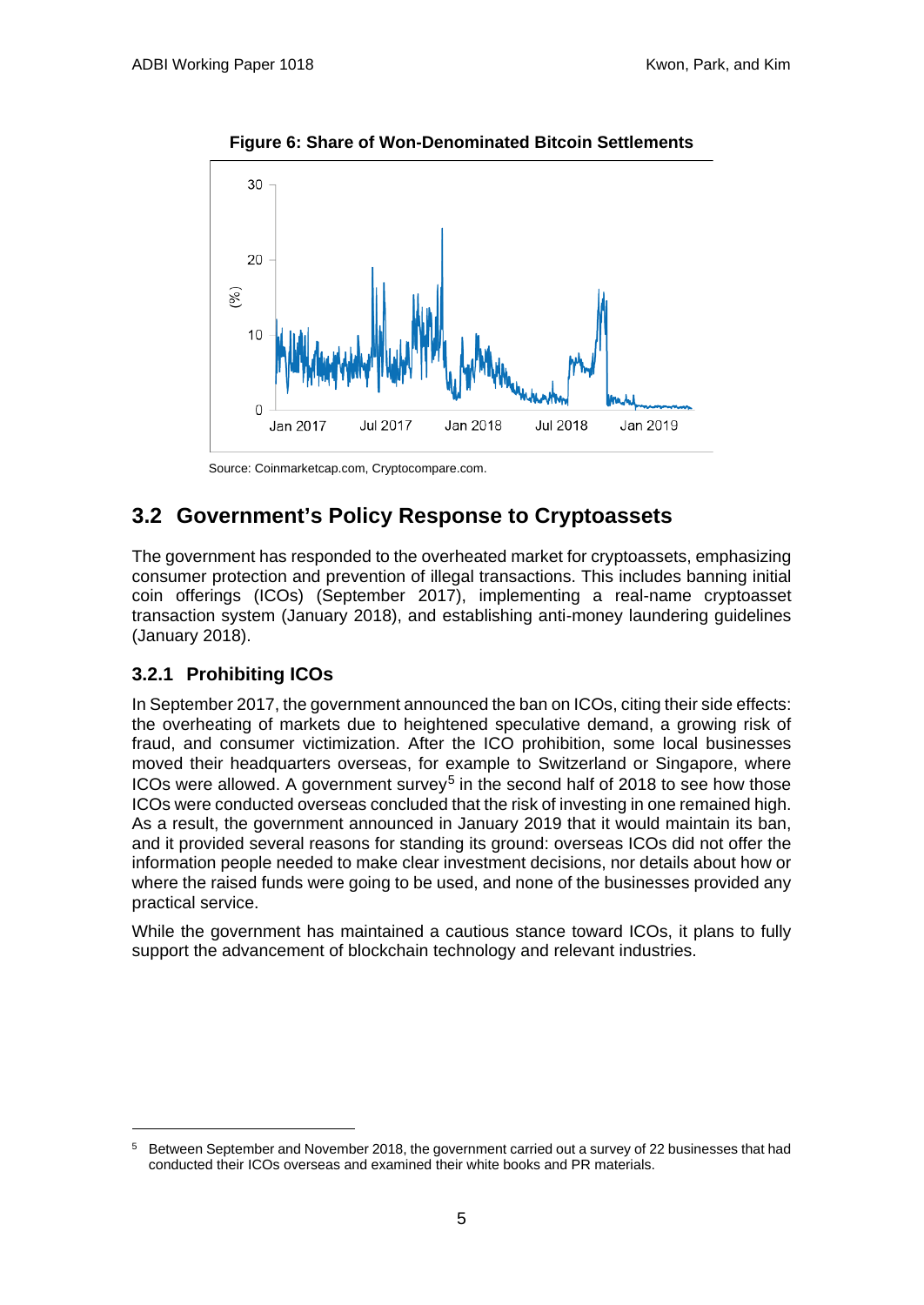### **3.2.2 Anti-Money Laundering**

On the international front, at the request of the  $G20$ ,  $6$  the Financial Action Task Force revised its recommendations, and is seeking to revise its guidelines, in an effort to prevent money laundering or terrorist financing through cryptoassets, with the government also seeking to revise acts and laws accordingly. The government's existing guidelines adopted indirect regulations on financial firms that trade with the cryptoasset exchanges; however, recently proposed bills<sup>[7](#page-9-2)</sup> include the imposition of direct moneylaundering prevention obligations on cryptoasset dealers. In addition, before dealing with cryptoassets, dealers are required to report to the supervisory authorities. The bill also includes an article related to the cancellation of qualifications and penalties if the requirement is breached. Also, the supervisory authorities are unwilling to accept the report if the dealers use virtual accounts whose holders' real names are not verified. These are all seen to be steps that strengthen the real name system from past administrative guidance.

### <span id="page-9-0"></span>**3.3 Assessment of Cryptoassets**

### **3.3.1 Qualification as Currency**

Whether cryptoassets are qualified to be currency can be assessed depending upon whether they carry out the functions of money, including being a medium of exchange, a unit of account, and a store of value.

A medium of exchange should be portable and widely accepted, as a currency is. Cryptoassets are portable, but their values are very volatile, making it unlikely they will be widely accepted within a short period of time. In addition, contrary to existing means of payment, such as cash or debit or credit cards, cryptoassets have a low competitiveness in terms of transaction costs and stability. Therefore, for now, they can be used as a medium of exchange within a very limited scope.

In addition, it is difficult for cryptoassets to play a role as a unit of account or a measure of value, due to their highly volatile market values. While the currency supply can be adjusted by the central bank, the supply of cryptoassets is determined in advance based on an algorithm. Therefore, it is difficult to maintain their prices or values.

Finally, since currencies, unlike cryptoassets, are highly liquid and stable, they can be used as means of storing value. In light of these three aspects, there is a low possibility at this point that cryptoassets would replace regular currencies.

### **3.3.2 Impact on Central Banking**

The impact of cryptoassets on the macro-economy and the financial system has been meagre so far, as government measures,<sup>[8](#page-9-3)</sup> including a ban on cryptoasset purchases, have limited financial institutions' exposure. Major central banks also perceived that the

<span id="page-9-1"></span><sup>6</sup> At the G20 Financial Ministers and Central Bank Governors Meeting in March 2018, it was assessed that cryptoasset-related technologies can make the financial system more efficient and inclusive, but such technologies can also cause issues in terms of investor protection, tax evasion, money laundering and the use of funds for terrorism. Accordingly, the G20 asked the Financial Stability Board and the Financial Action Task Force to report progress related to the establishment of international standards related to cryptoassets.

<span id="page-9-2"></span> $7$  The Act on Reporting and Use of Certain Financial Transaction Information was brought before the National Assembly in March of this year and is pending as of May.

<span id="page-9-3"></span><sup>&</sup>lt;sup>8</sup> The government prohibited financial institutions from purchasing cryptoassets and from acquiring collateral and equity investments via cryptoassets through measures announced on 13 December 2017.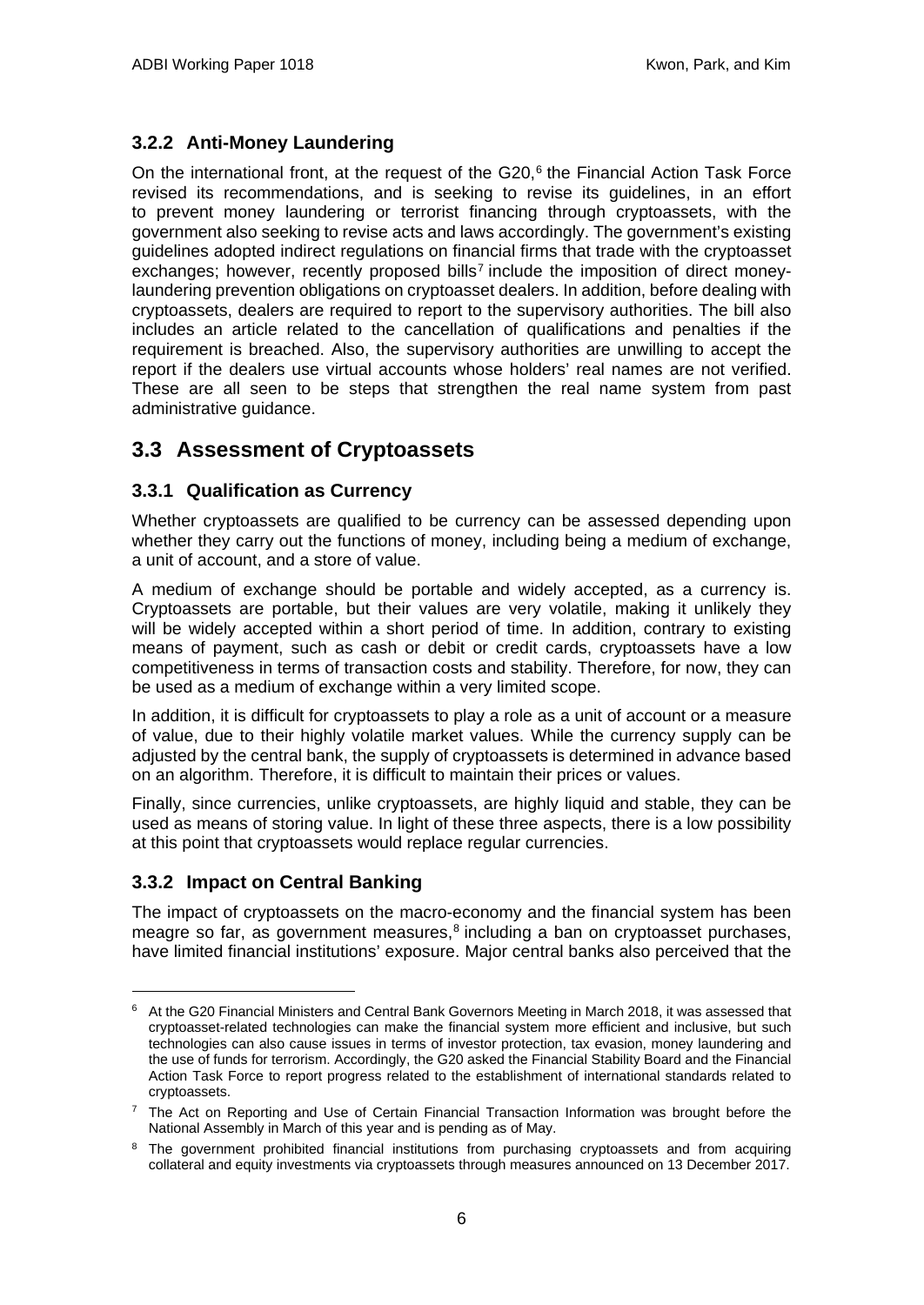likelihood of cryptoassets replacing existing legal tender or means of payment is very low, given their current status. However, it is necessary to note that central bank mandates, including financial stability and monetary policy, could be affected if cryptoassets were to gain more ground as investment assets and/or as a means of payment. The emergence of new payment services using cryptoassets would result in lower credit card fees, enhanced convenience of mobile payment services, and a cost reduction. Non-P2P payments of cryptoassets made through third parties, i.e., exchanges, could undermine the stability of existing payment and settlement systems by causing delays or the suspension of receipts due to intermediaries' credit and liquidity problems, or via cyberattacks.

Price volatility, price manipulation, and the possibility of a sharp contraction in transactions are regarded as inherent risks $9$  to stability. In cases of an increase in the number of financial institutions directly investing in cryptoassets or holding related financial products, and with a growing interconnectedness between the cryptoasset market and existing financial institutions as a result of leverage in cryptoassets, the possibility of the inherent risks spreading to the overall financial system cannot be ruled out. However, given that the volume of cryptoasset investment is not large compared to other asset classes, and that the exposure of financial institutions is small, cryptoassets are at present deemed to have a limited impact on financial stability in the Republic of Korea.

The impact on monetary policy is also likely to be marginal, given the low share of cryptoassets in the economy, and the lack of any institutional foundation for their use as means of payment. Assuming that the demand for cryptoassets as an investment asset and as a means of payment would grow in the future, the effects of the reserve requirement adjustment would likely weaken, and the usefulness of monetary indicators would decline. However, considering that the share of bank lending replaced by cryptoassets would be small, and that the reserve requirement adjustment is less useful under the current interest rate-oriented monetary policy framework, such negative impacts would not be significant.

Currently, it seems unlikely that cryptoassets will become widely used in the economy and compete with legal tender anytime soon. However, it is necessary to monitor and study their development and economic impacts.

## <span id="page-10-0"></span>**4. CENTRAL BANK DIGITAL CURRENCY**

From the beginning of 2018, the Bank of Korea has been studying the possibility of issuing a CBDC by organizing a joint research taskforce. In early 2019, the Bank of Korea published a report and presented its views concerning CBDC. Considering broad impacts on the economy, as well as the financial sector, the Bank takes a cautious stance concerning the issuance of CBDC. The Bank also announced that there would be no possibility of issuing CBDC in the near future, though it will nonetheless continue to conduct in-depth research not only into CBDC, but also into distributed ledger technology (DLT) more broadly in preparation for any changes that might occur in the economic environment (Bank of Korea 2019a).

The following two subsections summarize the key messages of the report, and the last subsection introduces mock tests and research conducted by the Bank of Korea.

<span id="page-10-1"></span><sup>&</sup>lt;sup>9</sup> As cryptoassets are hard to appropriately price due to the controversy over their intrinsic value, and as ownership is concentrated on a limited number of market participants, price manipulation and a sharp contraction in trading can occur, depending on market conditions.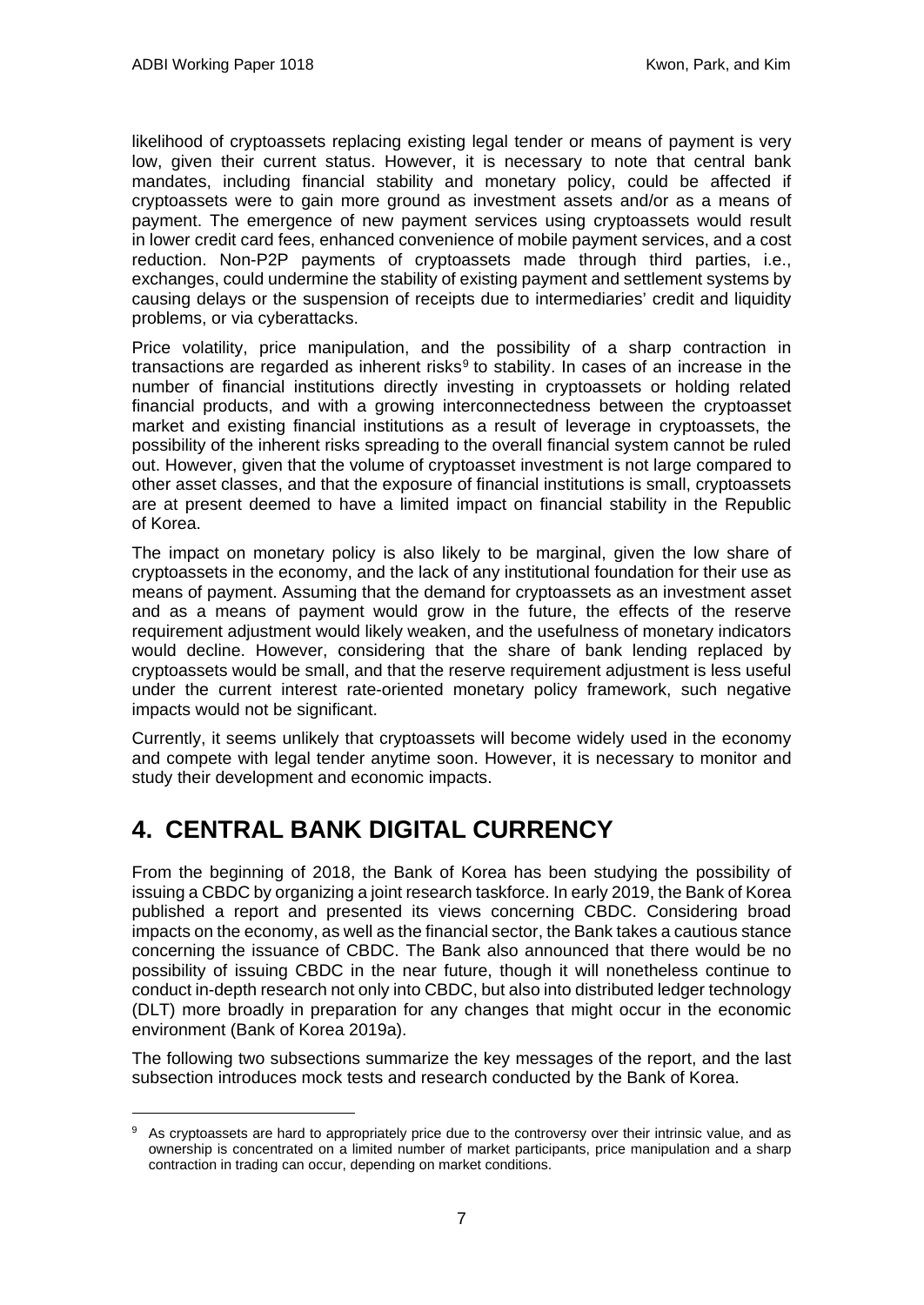## <span id="page-11-0"></span>**4.1 Policy Implications**

First, CBDC would bring down the credit risk arising from the interbank market and would significantly reduce the cost associated with payment and settlement. However, as settlement would be concentrated on the central bank, the operational risk could increase accordingly. Competition for payment services between commercial banks and the central bank would be inevitable.

Second, CBDC can also cause fundamental changes in how a central bank conducts monetary policy. Once a positive interest is paid on CBDC, the interest rate is likely to work as a lower limit for commercial banks' loans and deposits. It could also be a benchmark for market interest rates. Meanwhile, it seems that the demand for reserves would become more volatile and harder to accurately predict because funds are more likely to move between CBDC and demand deposits.

Third, the issuance of CBDC could undermine financial stability and distort the role played by commercial banks. If people deposit some money into a CBDC account rather than into a commercial bank, the latter's funding costs would rise. This could lead to a decline in the supply of credit, which would challenge the role of commercial banks as a financial intermediary, and, in turn, undermine financial stability.

Finally, the issuance of CBDC expands the central bank's balance sheet, which increases the central bank's portion in the credit allocation in the economy, thus impairing its efficiency.

## <span id="page-11-1"></span>**4.2 Legal Issues**

The issuance of CBDC would require a legal basis. Since the current central banking system is based on currency and reserves, the issuance of CBDC as an electronic version of legal tender might not be consistent with the current Bank of Korea Act. In addition, it is unclear whether paying a positive (or negative) interest rate on CBDC would be viable. Other legal issues, such as privacy and abuse of power, may arise since the central bank can collect personal information from daily transaction data.

### <span id="page-11-2"></span>**4.3 Mock Tests and Research**

The Bank of Korea has been conducting mock tests of DLT-based interbank payment and settlement systems. Between September and December 2018, the Bank tested DLT on retail payment systems in an actual transaction environment between real buyers and sellers and with money transfers between participants in a permissioned network. The test generated some positive results regarding transaction processing efficiency, system resilience, and scalability. The test also confirmed that DLT can ensure settlement finality and anonymity. Such results imply that the permissioned DLT-based system would not fall behind the current retail payment systems in terms of dealing with the actual transaction volume. However, more evidence would be needed before applying DLT to actual payment and settlement systems. Bank of Korea will continue to investigate the possibility of application of DLT to its payment and settlement systems (Bank of Korea 2019b).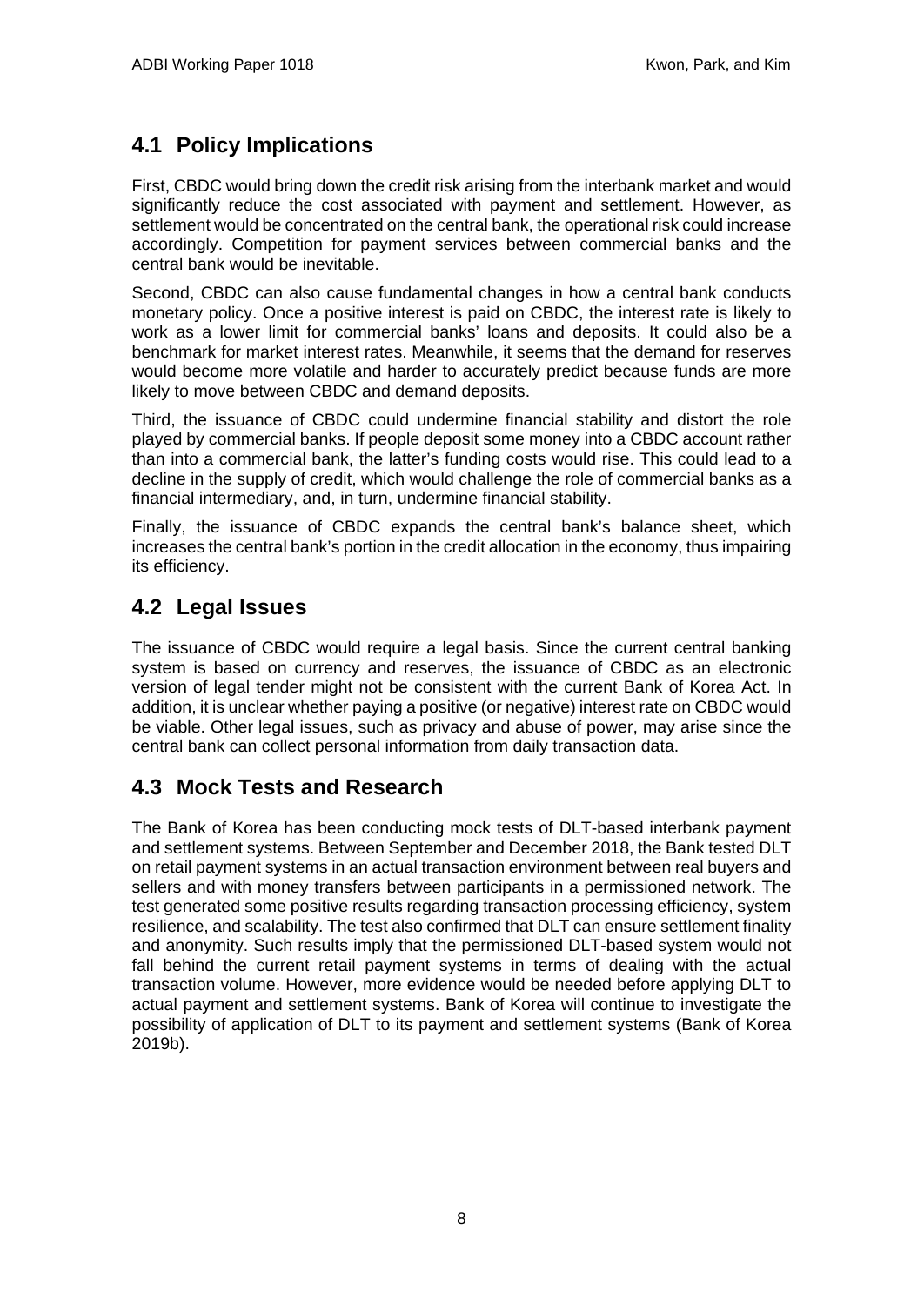Bank of Korea also published research on the impact of CBDC. Kim and Kwon (2019), in particular, developed a monetary general equilibrium model to investigate how the introduction of CBDC affects financial stability. Without central bank intervention in the provision of credit to commercial banks, the introduction of CBDC can undermine financial stability. An increase in the quantity of CBDC raises the likelihood of bank panic via a reduction in credit, which, in turn, raises the equilibrium interest rate. However, it is shown in the paper that this problem could be fully addressed by lending the exact amount of money in CBDC accounts to the commercial banks, thereby recovering the decrease of credit provision.

## <span id="page-12-0"></span>**5. CONCLUDING REMARKS**

Fintech in Republic of Korea still accounts for only a small share of payment and settlement services. That said, recent investment in the fintech industry shows a marked increase in, and paves the way for, changes in the financial industry.

It is unlikely that cryptoassets will become widely used and accepted in the near future, considering their limited competitiveness as means of payment and store of value.

CBDC has both a bright and dark side. It could reduce costs related to payment and settlement processes, while generating non-negligible financial stability issues. Bank of Korea takes a cautious stance and it announced that it would not issue CBDC in the foreseeable future.

The bottom line is that we cannot swim against the tide of financial innovation. We should maintain a balanced view of the opportunities and risks brought by financial innovation by monitoring and studying related issues.